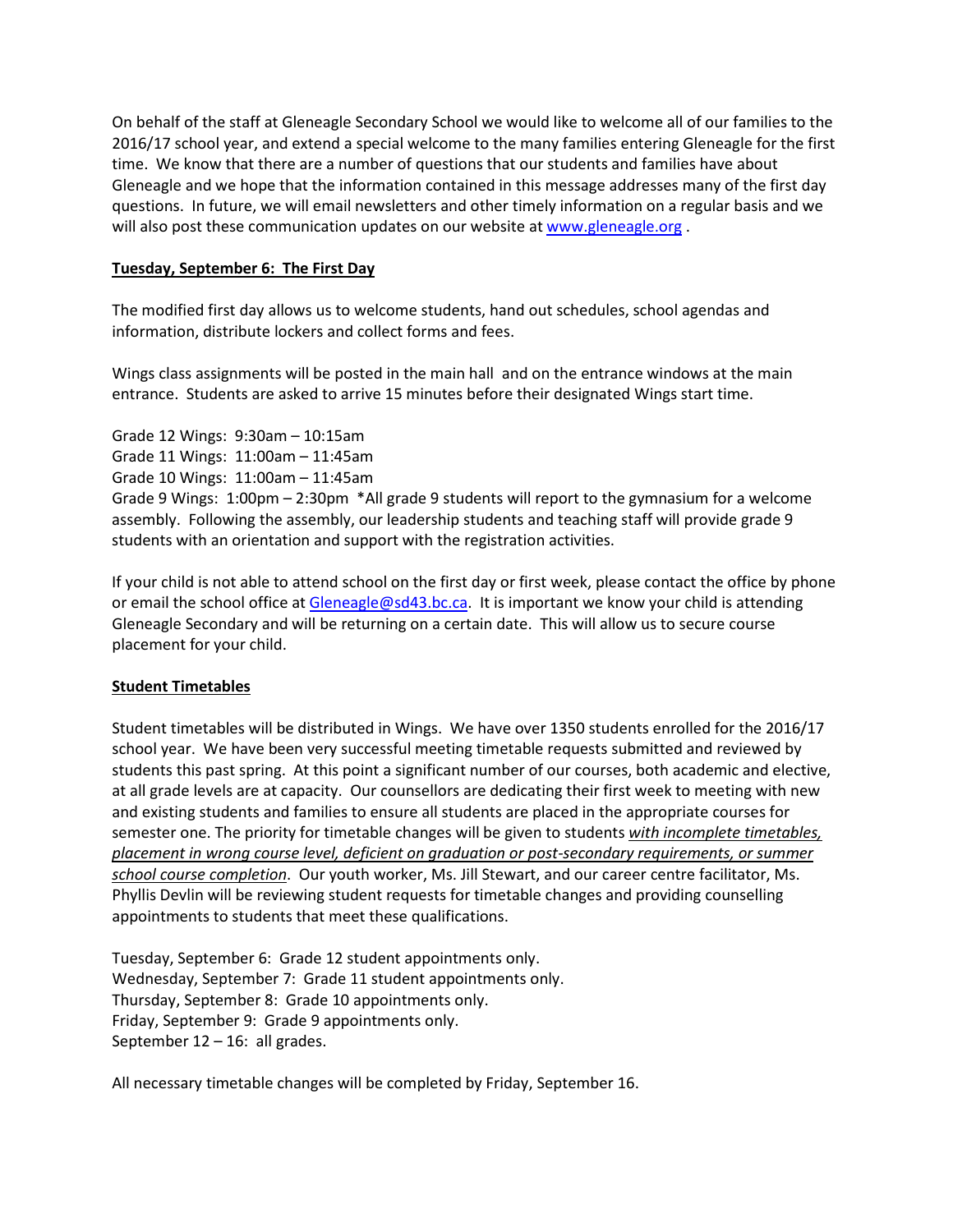### **Student Fees**

In response to community feedback our district has introduced a new online payment system that will allow you to view and pay your child's student fees conveniently online. Parents are encouraged to register your account online now. You can access the step-by-step registration brochure on our school website. We will continue with our tradition of collecting fees at the start of the school year. Students are asked to provide a print copy of fees paid online or a cheque payable to "Gleneagle Secondary School". Please record your son/daughter's last name and student ID number on the bottom left corner of your cheque.

Activity fees are charged in all secondary schools in BC to enable schools to offer educational program supports and services for our students. The Coquitlam secondary school activity fee is \$45. At the grade 12 level there is an additional fee for Commencement costs. This \$75 Commencement fee includes the purchase of cap & gown, rental of the Vancouver Queen Elizabeth Theatre, and a digital memory of the June 2017 Grad Dinner Dance and Commencement Ceremony. The yearbook fee of \$55 is an optional fee.

If you have questions about or are having difficulty with some or all fees payable, please speak with your child's vice-principal, Ms. Potter-Smith (A-K) or Mr. Parkins (L-Z) and the fees can be delayed, adjusted or waived.

### **Parent eForms**

There are a number of required and optional forms accessible online and we encourage families to complete these forms by September 6. Please use the Parent eform tab on our homepage to access these forms.

Required:

- School Policy form (Which includes parent consent forms for: school notice/release of information under special circumstances/release of student photographs and video/walking filed trip and social media consent.)
- School Emergency Release form

Optional:

- Medical Alert form
- Volunteer Application form
- Driver Volunteer form
- Privately Owned Devices (for students planning to use privately owned laptops, tablets, iPads etc.)

#### **School Supplies**